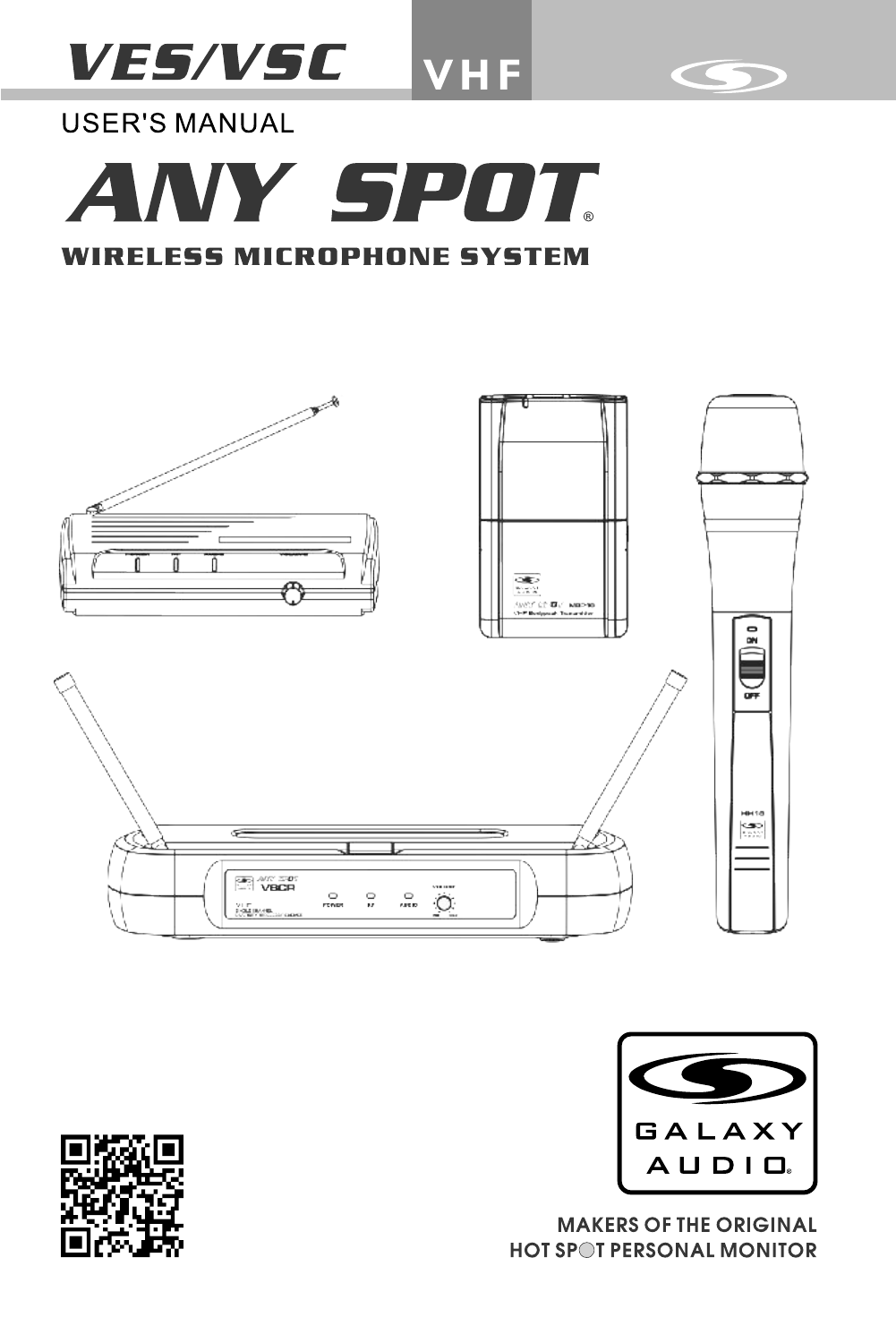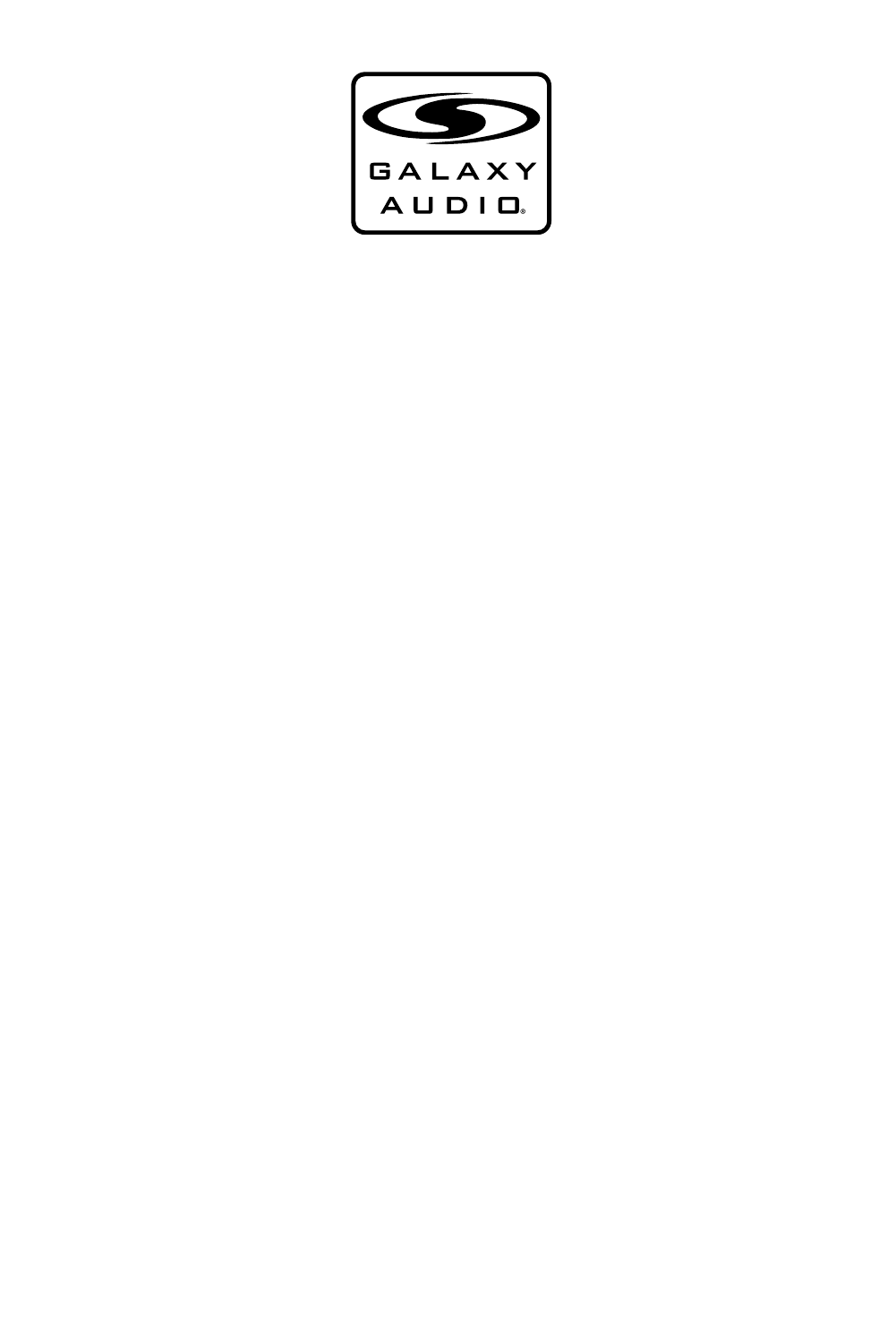# Contents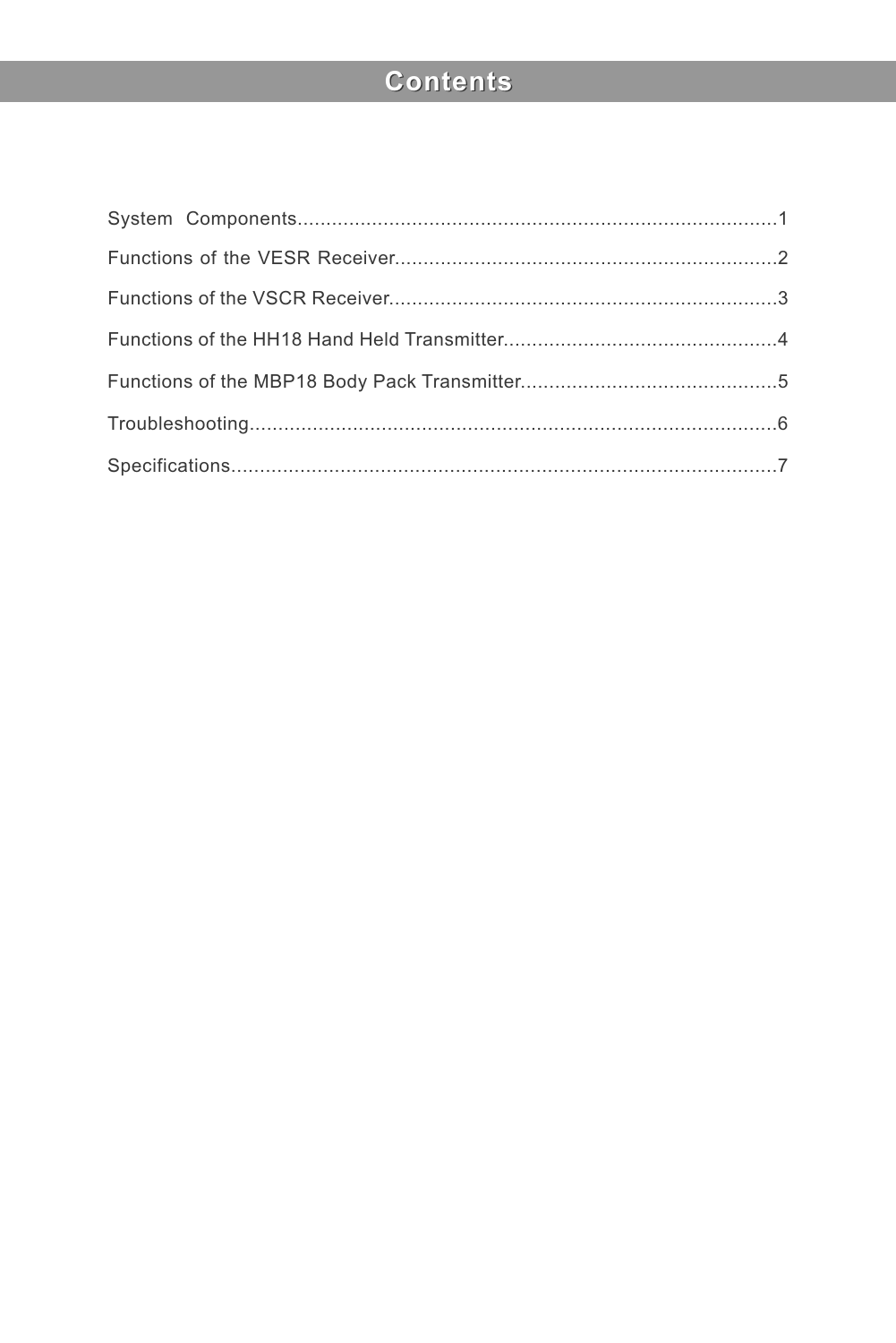# **System Components**

## **System Components**



**Manual**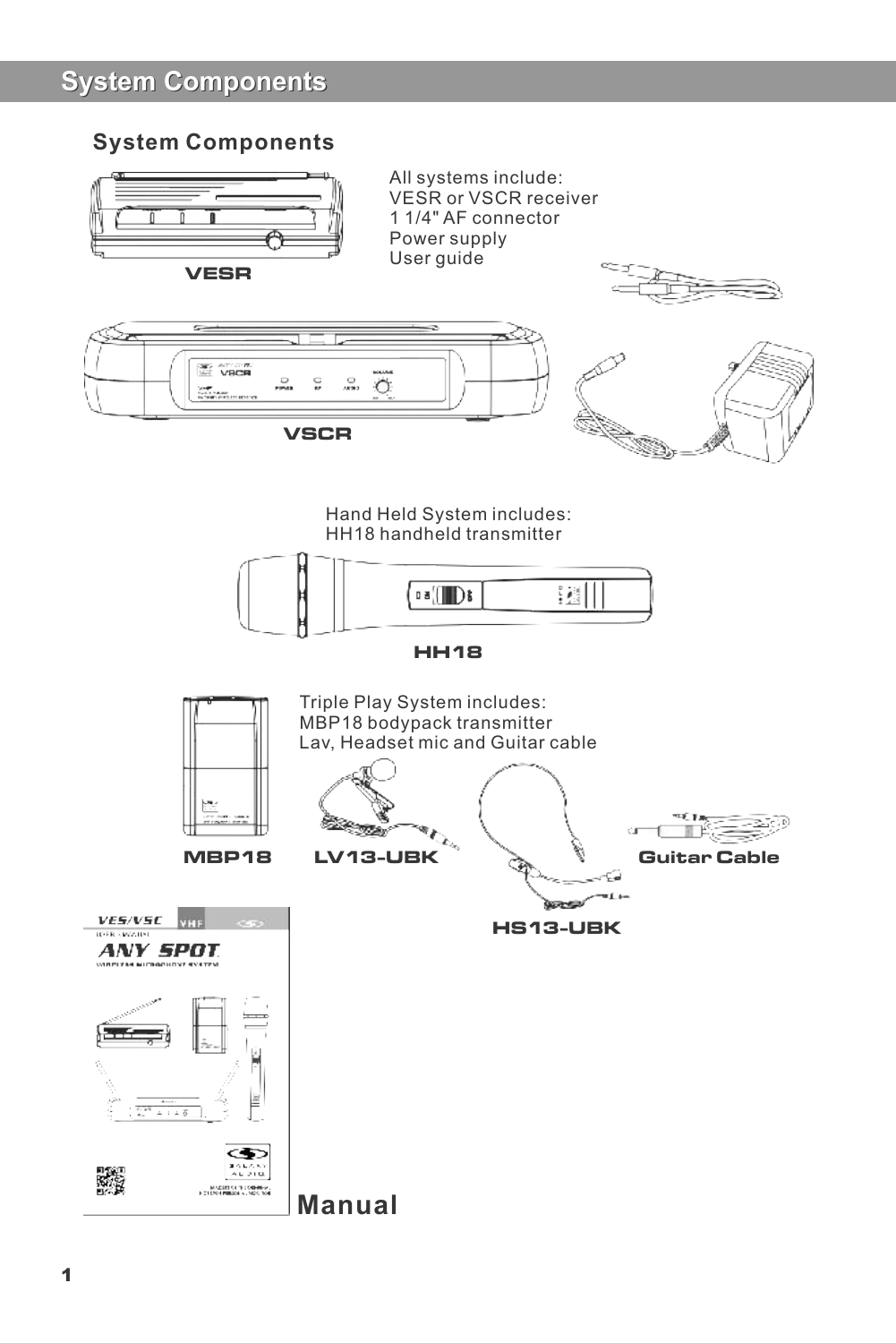## **Front Panel**



- **O** Power Indicator: Lights when is receiving power
- **2** RF signal indicator: lights when transmitter is turned on indicating reception of RF signal
- $\Theta$  Audio Signal Indicator: Lights when receives audio from transmitter
- Audio output level control  $\bullet$ Clockwise increases the audio output, Counter Clockwise decreases the audio output.

## **Rear Panel**



**1/4"** Unbalanced Audio Output **2** 12-18Vdc in Power adaptor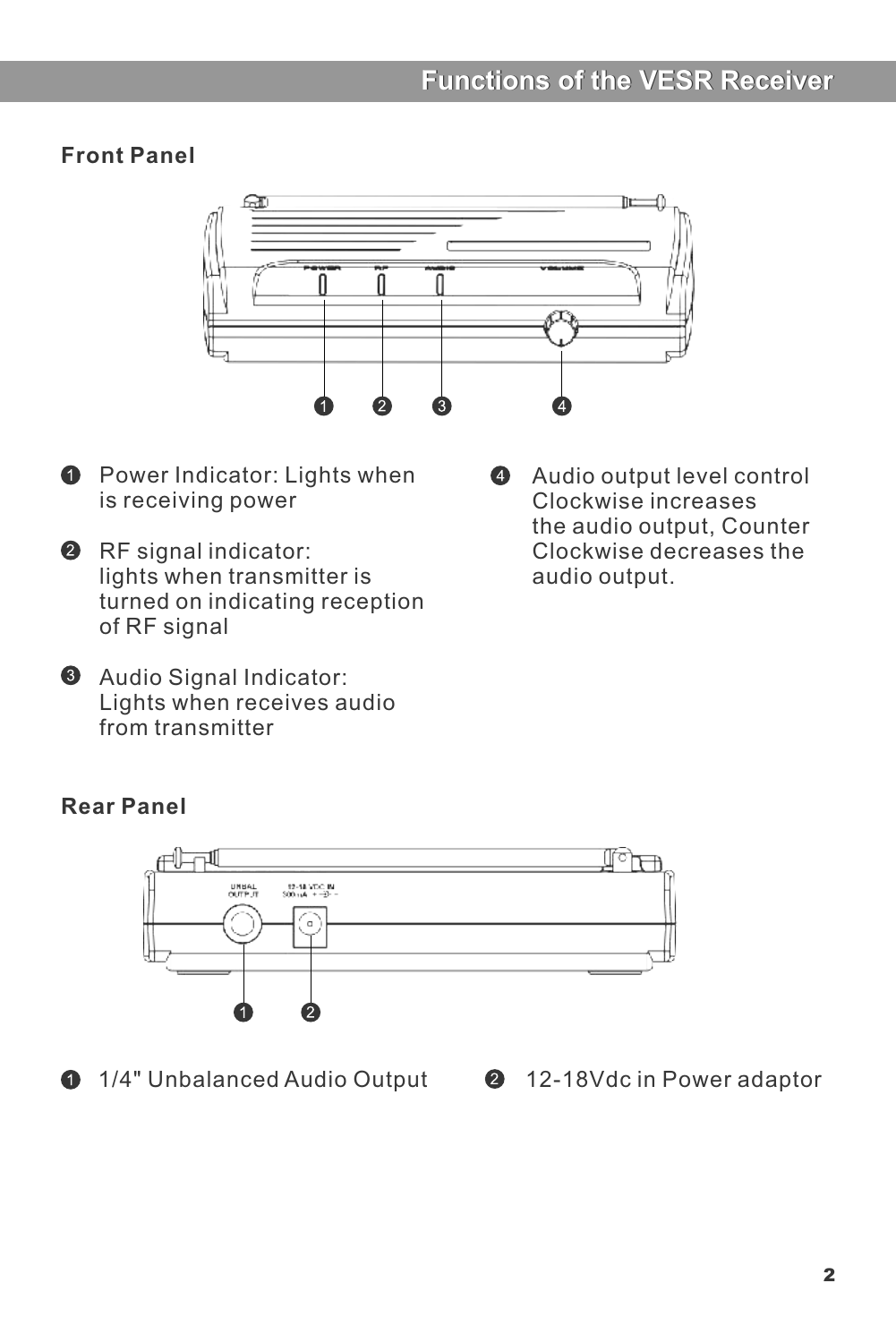# **Functions of the VSCR Receiver**

### **Front Panel**



**8** Audio Signal Indicator: Lights when receives audio from transmitter

#### **Rear Panel**



- **12-18Vdc in 12-18Vdc in** Power adaptor
- **2** 1/4" Unbalanced Output
- The factory default usually needs no adjustment. However if there is any interference, this threshold value can be increased by turning the knob clockwise until RF signal lamp goes out.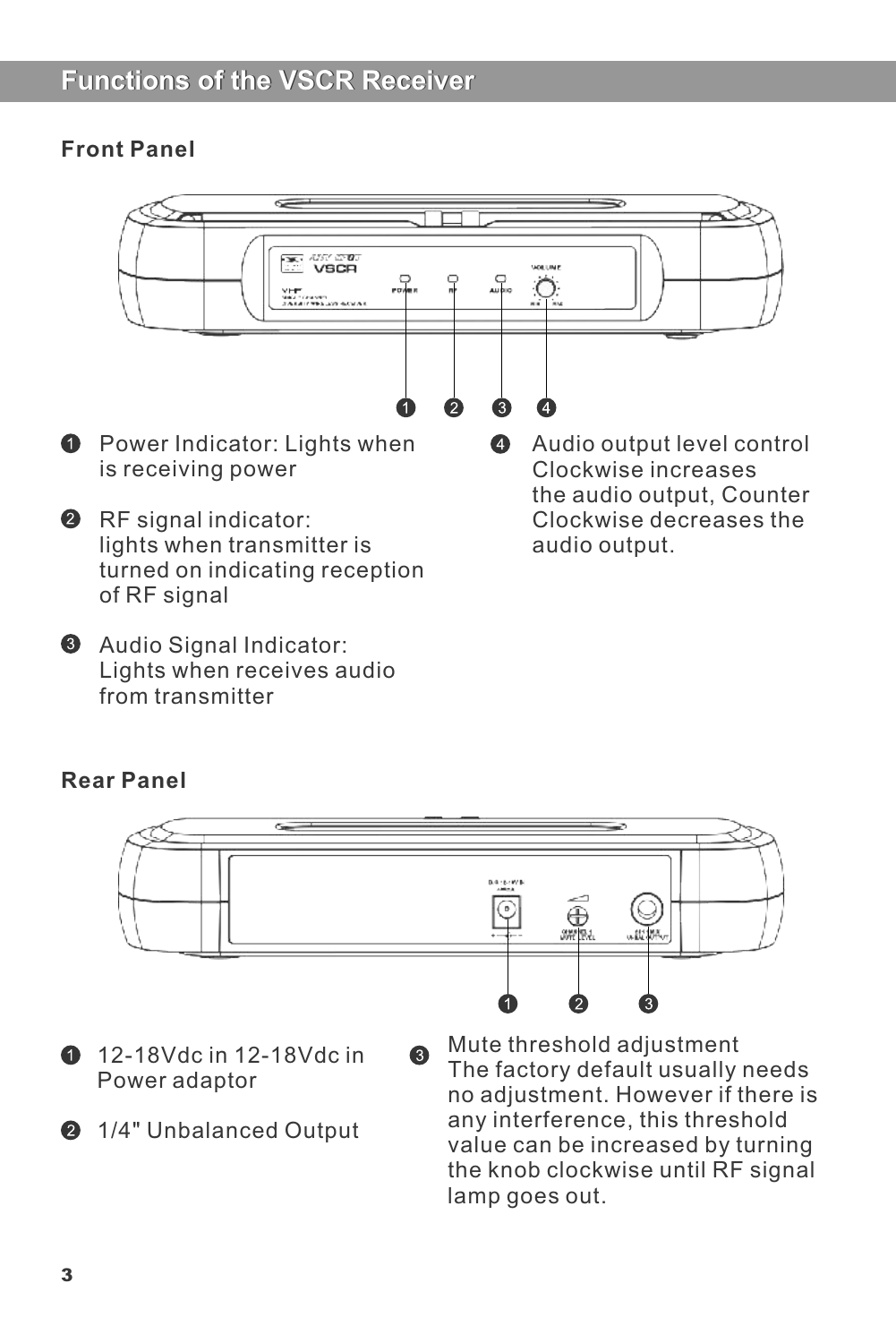# **Functions of the HH18 Hand Held Transmitter**



#### **Changing Batteries:**

Expected life for two 1.5V AA alkaline batteries is about 8 hours. When the battery indicator lights the batteries should be changed immediately (as shown below).

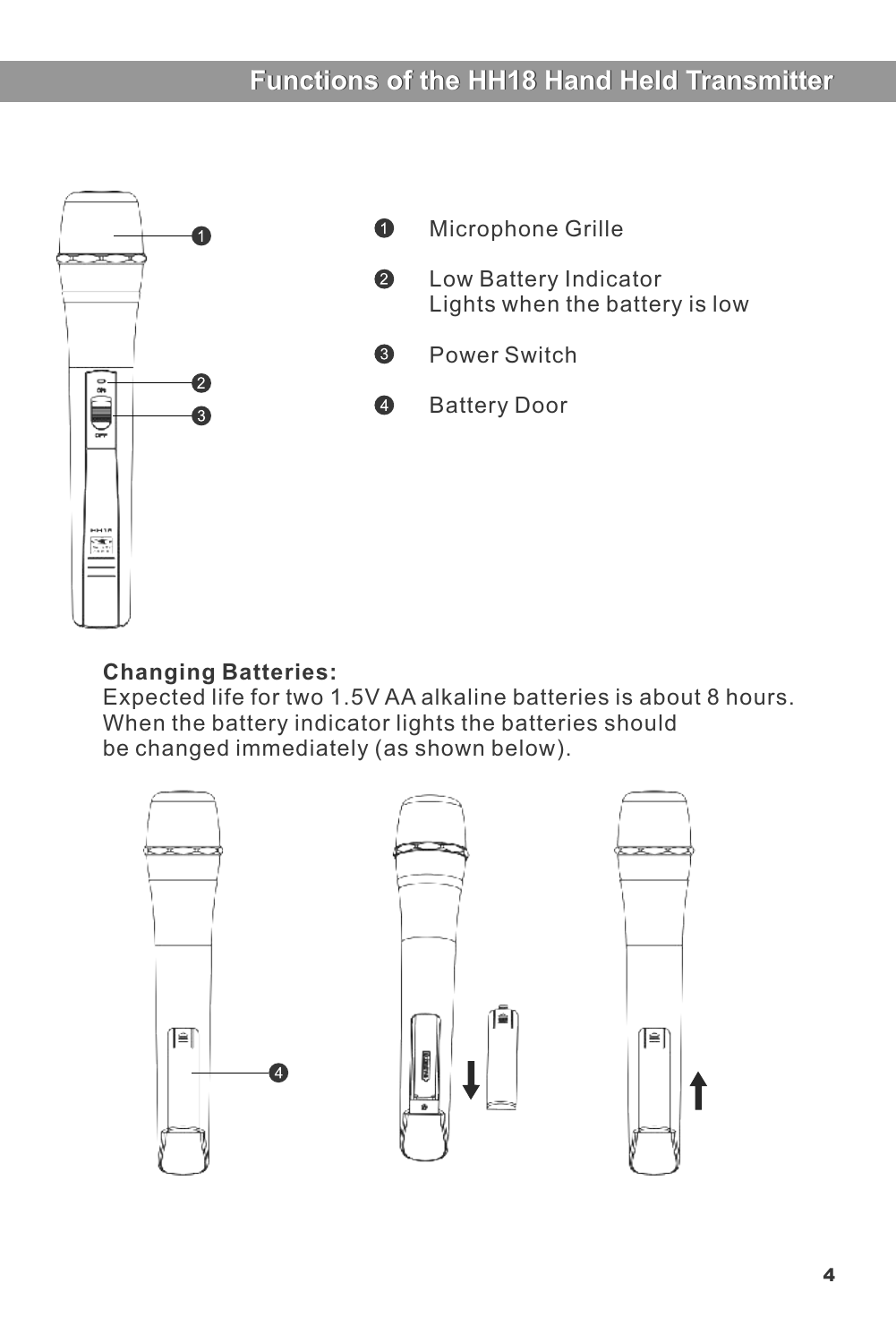# **Functions of the MBP18 Body Pack Transmitter**



**O** On/Off/Mute switch.

- **<sup>2</sup>** Gain adjustment switch Three gain settings are available on MBP18, Mic: Microphone 0dB: Guitar with passive pickups -10dB: Guitar with active pickups
- **<sup>6</sup>** Microphone Input Jack
- **O** Power/Low indicator light Red glow indicates low batteries and the batteries should be changed.

# 7.

#### **Wearing the Body Pack Transmitter:**

Clip the transmitter to belt  $\odot$  , or slide a quitar strap through the transmitter clip  $\mathcal{D}$ , as shown. For best results, slide the transmitter until the belt  $\odot$  is pressed against the base of the clip.



#### **Changing Batteries:**

Expected life for two 1.5V AA alkaline batteries is about 8 hours. When the battery indicator lights RED the batteries should be changed immediately as shown to the left.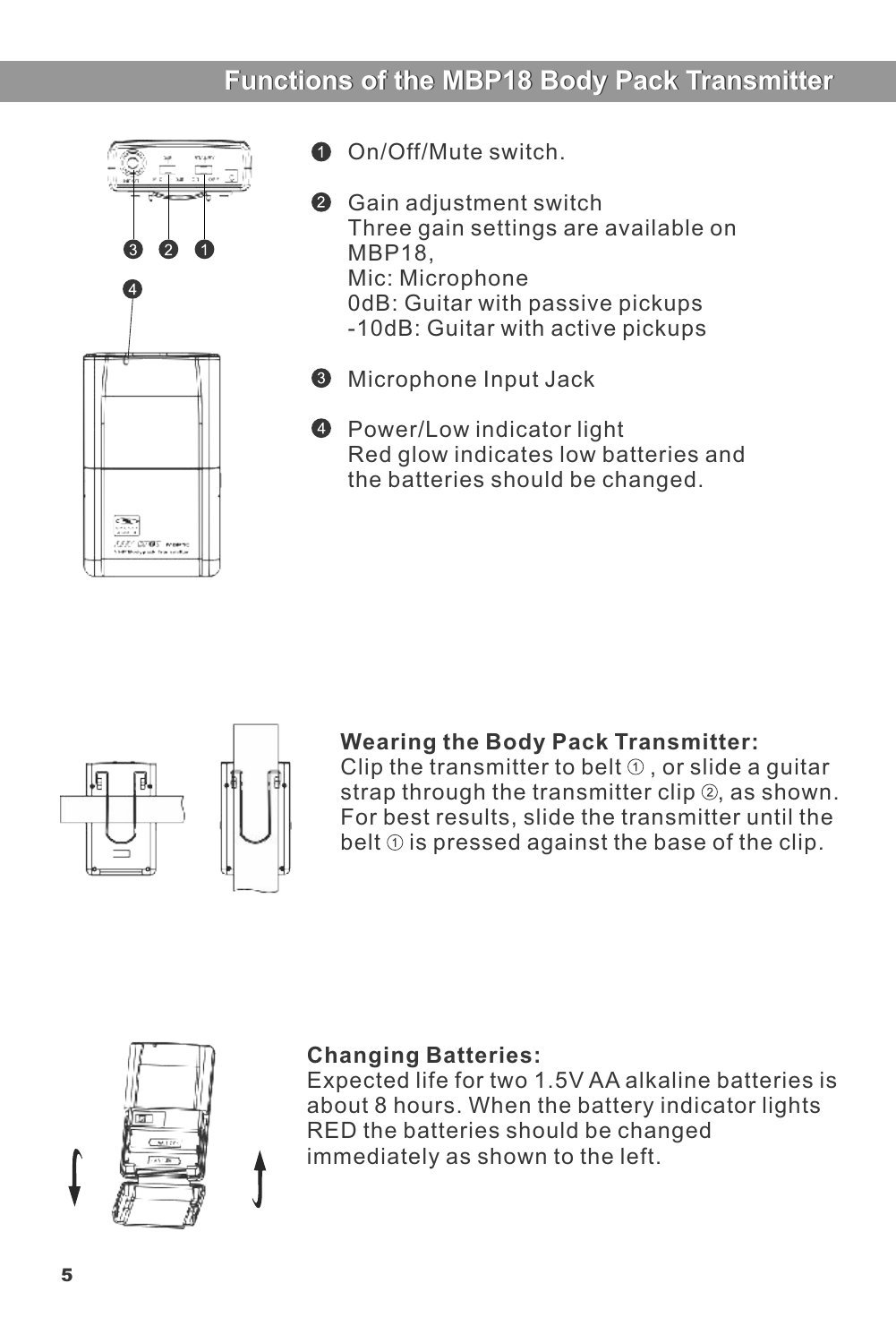Trips for Improving System Performance

- Maintain a line of sight between transmitter and antenna.
- Avoid placing the receiver near metal surfaces or any digital equipment (CD players, computes, etc)
- Keep the receiver away from the wall and over 3 feet from the ground
- Cellular telephones and two-way radio and such can interfere with the transmission, maintain a distance from interfering equipment or any cause of Interference.

# **Troubles Shooting**

| <b>ISSUE</b>                                                                                        | <b>INDICATOR STATUS</b>                                | <b>SOLUTION</b>                                                                                                                                                                                                              |
|-----------------------------------------------------------------------------------------------------|--------------------------------------------------------|------------------------------------------------------------------------------------------------------------------------------------------------------------------------------------------------------------------------------|
| No sound or faint<br>sound                                                                          | Transmitter ON Indicator<br>stop flashing              | Turn on transmittar<br>Make sure the +/- indicator on battery<br>match the transmitter terminals                                                                                                                             |
|                                                                                                     | Power indicator off                                    | Make sure AC adapter is securely<br>plugged Into electrical outlet and into<br>DC Input connector on rear panel of<br>receiver.                                                                                              |
|                                                                                                     | Receiver RF indicator<br>glows                         | Turn the receiver up<br>Turn up the Gain adjustment switch in<br>the transmittar<br>Check the power connection of the<br>receiver and amplifier or mixer                                                                     |
|                                                                                                     | Receiver RF indicator off,<br>transmitter indicator ON | Take the receiver away from any metal<br>objects.<br>Check whether there is obstruction<br>between receiver and transmitter<br>Move the transmitter near the<br>receiver.<br>Check the receiver and transmitter<br>frequency |
|                                                                                                     | Transmitter low battery<br>Indicator ON                | Change the batteries in transmitter                                                                                                                                                                                          |
| Distortion or<br>unwanted noise<br>burst                                                            | Receiver RF indicator ON                               | Try removing nearby sources of RF<br>interference (CD players, computers,<br>digital effects. In-ear monitor systems,<br>etc.)                                                                                               |
| Distortion level<br>increases gradually                                                             | Transmitter low battery<br>Indicator ON                | Change the batteries in transmitter                                                                                                                                                                                          |
| Sound level different<br>from cabled guitar or<br>microphone, or<br>when using different<br>guitars |                                                        | Adjust transmitter again and receiver<br>volume as necessary                                                                                                                                                                 |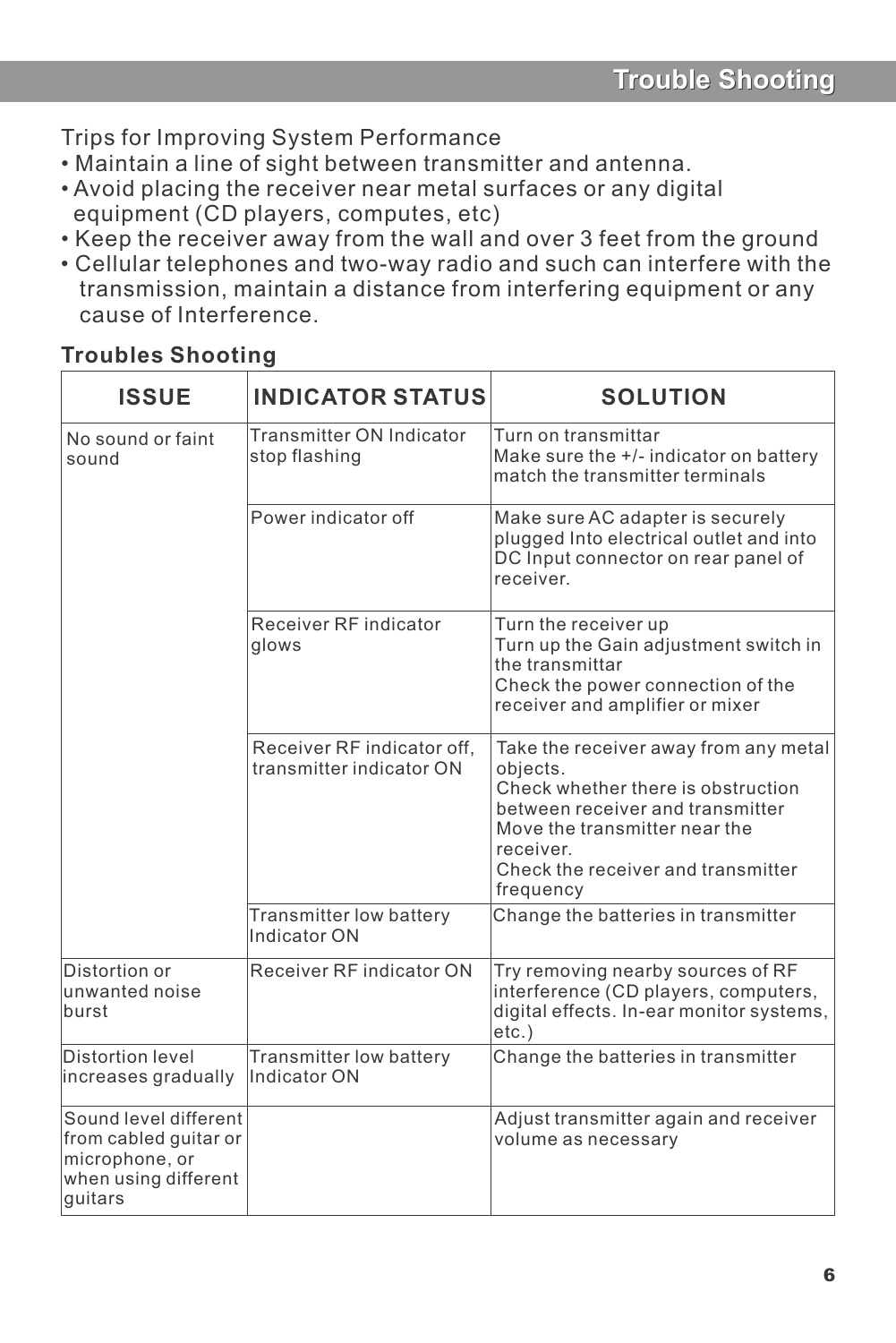# **Specifications**

#### **VES/VSC System**

**Frequencies: CODE V54 173.8 MHz CODE V59 174.1MHz CODE V60 174.5MHz CODE V61 174.8MHz**

**Operating Range under Typical Condition:** 150' (50m) **Note:** actual range depends on RF signals absorption, reflection, and interference.

**Audio Frequency Response:** (+/-3 dB) 60Hz~16KHz

**Total Harmonic Distortion:** (+/- 30 KHz deviation, 1 KHz tone) <1%

**Dynamic Range:** >90 dB (A - weighted)

**Operating Temperature Range:** 14º F to 122ºF(-10 ºC to +50ºC) **Note:** battery characteristics may limit the range

#### **VESR Receiver:**

**Audio Output Level Maximum:** (ref. +/-30 KHz. 1 KHz) 1/4" connector (into 3000 ohm load): -18 dBV

**Output Impedance:** 1/4" connector 1kilohm

**Sensitivity:** (intermediate frequency adjustment audio noise output: <-92 dB)

**Image Rejection:** > 40dB

**Dimensions:** 1.4" x 6" x 4" (35mm H X 150mmW X 100mm D)

**Weight:** 6.17oz (175g)

**Power Requirements:** 12-18 Vdc at 400 mA , supplied by external power supply

#### **VSCR Receiver:**

**Audio Output Level Maximum:** (ref. +/-30 KHz. 1 KHz) 1/4" connector (into 3000 ohm load): -18 dBV

**Output Impedance:** 1/4" connector 1kilohm

**Sensitivity:** (intermediate frequency adjustment audio noise output: <-92 dB)

**Image Rejection:** > 40dB

**Dimensions:** 1.73" x 9.25" x 4.6" (44mm H X 235mmW X 118mm D)

**Weight:** 11.34 lbs (321.48 g)

**Power Requirements:** 12-18 Vdc at 400 mA , supplied by external power supply

#### **Body pack Transmitter MBP18:**

**Audio Input Level Maximum:** 0dBV ~ +20 dBV

**Gain adjustment Range:** 30dB

**Input Impedance:** 470 kilohm

**Dimensions:** 4.12" x 2.6" x 0.91" (105mm H x 65mm W x 23mm D)

**Weight:** 2.9oz (82.21g) without batteries

**Power Requirement:** 2 - AA alkaline batteries or rechargeable batteries. Battery life about 8 hours (Alkaline)

#### **Handheld Transmitter HH18:**

#### **Audio Input Level maximum:** 0dBV

**Dimensions:** (including the microphone) 2" x 9.6" (245mm x 53mm Diameter)

**Weight:** 7.42oz (210.35 g)

**Power Requirement:** 2 - AA alkaline batteries or rechargeable batteries. Battery life about 8 hours (Alkaline)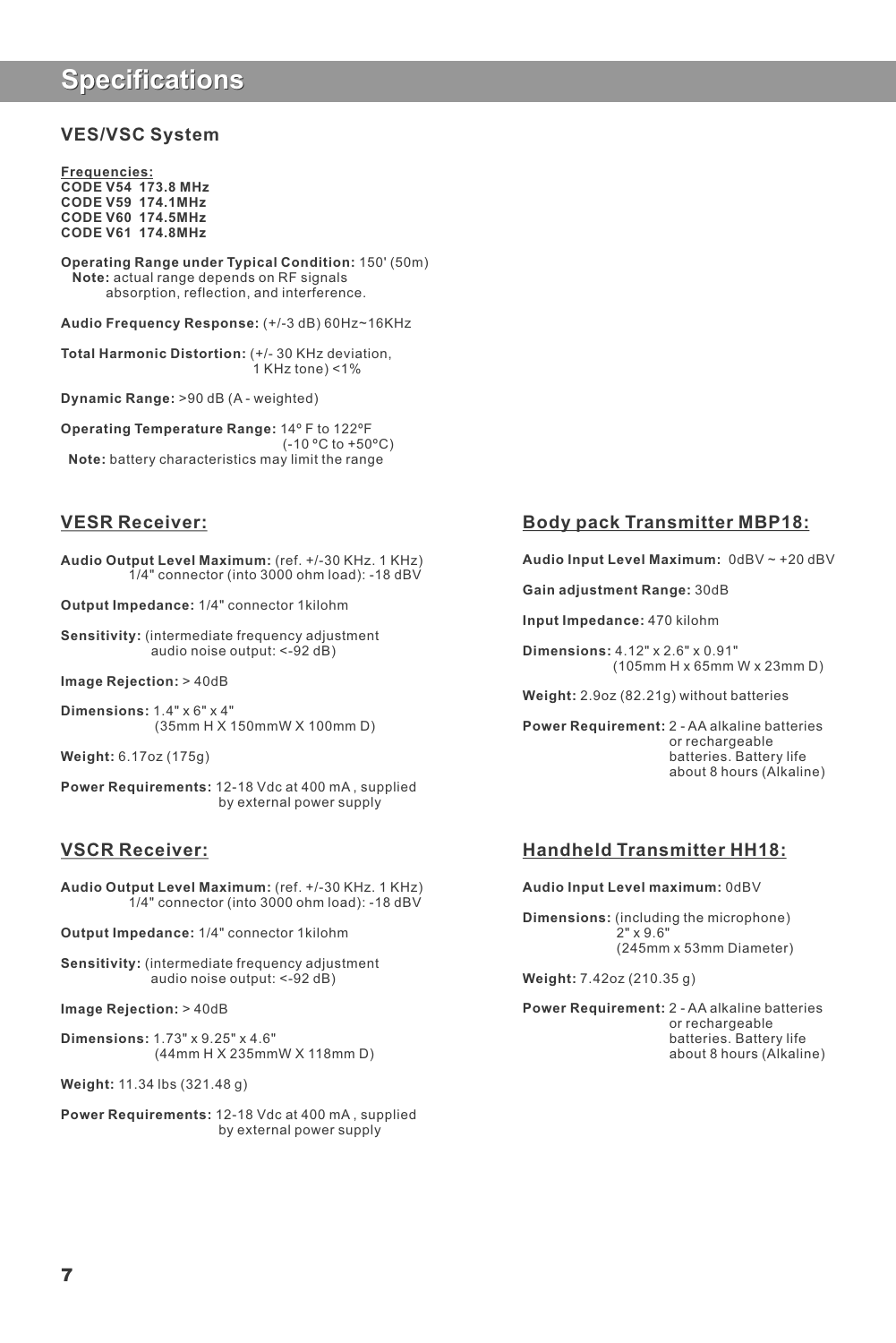